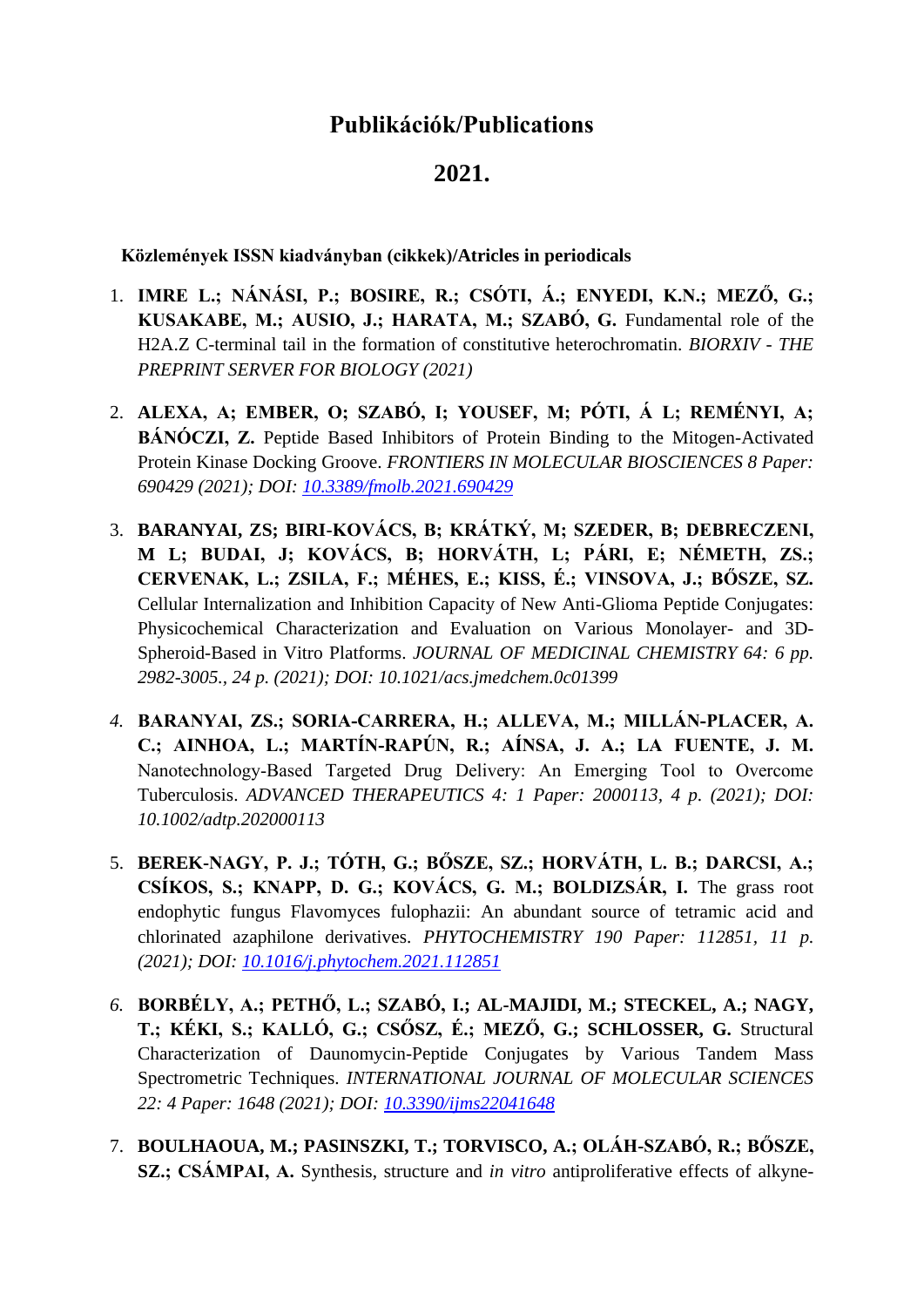linked 1,2,4-thiadiazole hybrids including erlotinib- and ferrocene-containing derivatives. *RSC ADVANCES 11 : 46 pp. 28685-28697., 13 p. (2021); DOI: [10.1039/D1RA05095H](https://doi.org/10.1039/D1RA05095H)*

- 8. **DÉNES, N.; KIS, A.; SZABÓ, J. P.; JÓSZAI, I.; HAJDU, I.; ARATÓ, V; ENYEDI, K. N.; MEZŐ, G.; HUNYADI, J.; TRENCSÉNYI, GY.; KERTÉSZ, I.** *In vivo* preclinical assessment of novel Ga-68-labelled peptides for imaging of tumor associated angiogenesis using positron emission tomography imaging. *APPLIED RADIATION AND ISOTOPES 174 Paper: 109778 (2021); DOI: [10.1016/j.apradiso.2021.109778](https://doi.org/10.1016/j.apradiso.2021.109778)*
- 9. **FARKAS, V.; FERENTZI, K.; HORVÁTI, K.; PERCZEL, A.** Cost-Effective Flow Peptide Synthesis: Metamorphosis of HPLC. *ORGANIC PROCESS RESEARCH & DEVELOPMENT 25: 2 pp. 182-191., 10 p. (2021); DOI: [10.1021/acs.oprd.0c00178](https://doi.org/10.1021/acs.oprd.0c00178)*
- 10. **KIS, A.; DÉNES, N.; SZABÓ, J. P.; ARATÓ, V.; BEKE, L.; MATOLAY, O.; ENYEDI, K. N.; MÉHES, G.; MEZŐ, G.; BAI, P.; KERTÉSZ, I.; TRENCSÉNYI, GY.** *In Vivo* Molecular Imaging of the Efficacy of Aminopeptidase N (APN/CD13) Receptor Inhibitor Treatment on Experimental Tumors Using Ga-68-NODAGA-c(NGR) Peptide. *BIOMED RESEARCH INTERNATIONAL 2021 Paper: 6642973 (2021); DOI: [10.1155/2021/6642973](https://doi.org/10.1155/2021/6642973)*
- *11.* **KOHUT, G.; JUHÁSZ, T.; QUEMÉ-PEÑA, M.; BŐSZE, SZ. E.; BEKE-SOMFAI, T.** Controlling Peptide Function by Directed Assembly Formation: Mechanistic Insights Using Multiscale Modeling on an Antimicrobial Peptide-Drug-Membrane System. *ACS OMEGA 6: 24 pp. 15756-15769., 14 p. (2021); DOI: [10.1021/acsomega.1c01114](https://doi.org/10.1021/acsomega.1c01114)*
- *12.* **KÓSA, N..; ZOLCSÁK, Á.; VOSZKA, I.; CSÍK, G.; HORVÁTI, K.; HORVÁTH,**  L.; BÖSZE, SZ.; HERENYI, L. Comparison of the Efficacy of Two Novel Antitubercular Agents in Free and Liposome-Encapsulated Formulations. *INTERNATIONAL JOURNAL OF MOLECULAR SCIENCES 22: 5 Paper: 2457, 15 p. (2021); DOI: [10.3390/ijms22052457](https://doi.org/10.3390/ijms22052457)*
- *13.* **LISZTES, E.; MEZŐ, E.; DEMETER, F.; HORVÁTH, L.; BŐSZE, SZ.; TÓTH, B. I.; BORBÁS, A.; HERCZEG, M.** Synthesis and cell growth inhibitory activity of six non‐glycosaminoglycan‐type heparin‐analogue trisaccharides. *CHEMMEDCHEM 16: 9 pp. 1467-1476. Paper: cmdc.202000917, 10 p. (2021); DOI: [10.1002/cmdc.202000917](https://doi.org/10.1002/cmdc.202000917)*
- *14.* **MEZŐ, G.; TRIPODI, A. A. P.; RANĐELOVIČ, I.; ENYEDI, K. N.; BIRI-KOVÁCS, B.; TÓVÁRI, J.** Asn-Gly-Arg szekvenciát tartalmazó ciklopeptidek alkalmazása a célzott tumorterápiában. *MAGYAR ONKOLÓGIA 65: 2 pp. 113-120., 8 p. (2021) (in Hungarian)*
- 15. **PFLÉGR, V.; HORVÁTH, L.; STOLAŘÍKOVÁ, J.; PÁL, A.; KORDULÁKOVÁ, J.; BŐSZE, SZ.; VINŠOVÁ, J.; KRÁTKÝ, M.** Design and synthesis of 2-(2 isonicotinoylhydrazineylidene)propanamides as InhA inhibitors with high antitubercular activity. *EUROPEAN JOURNAL OF MEDICINAL CHEMISTRY 223 p. 113668 Paper: 113668 (2021); DOI: [10.1016/j.ejmech.2021.113668](https://doi.org/10.1016/j.ejmech.2021.113668)*